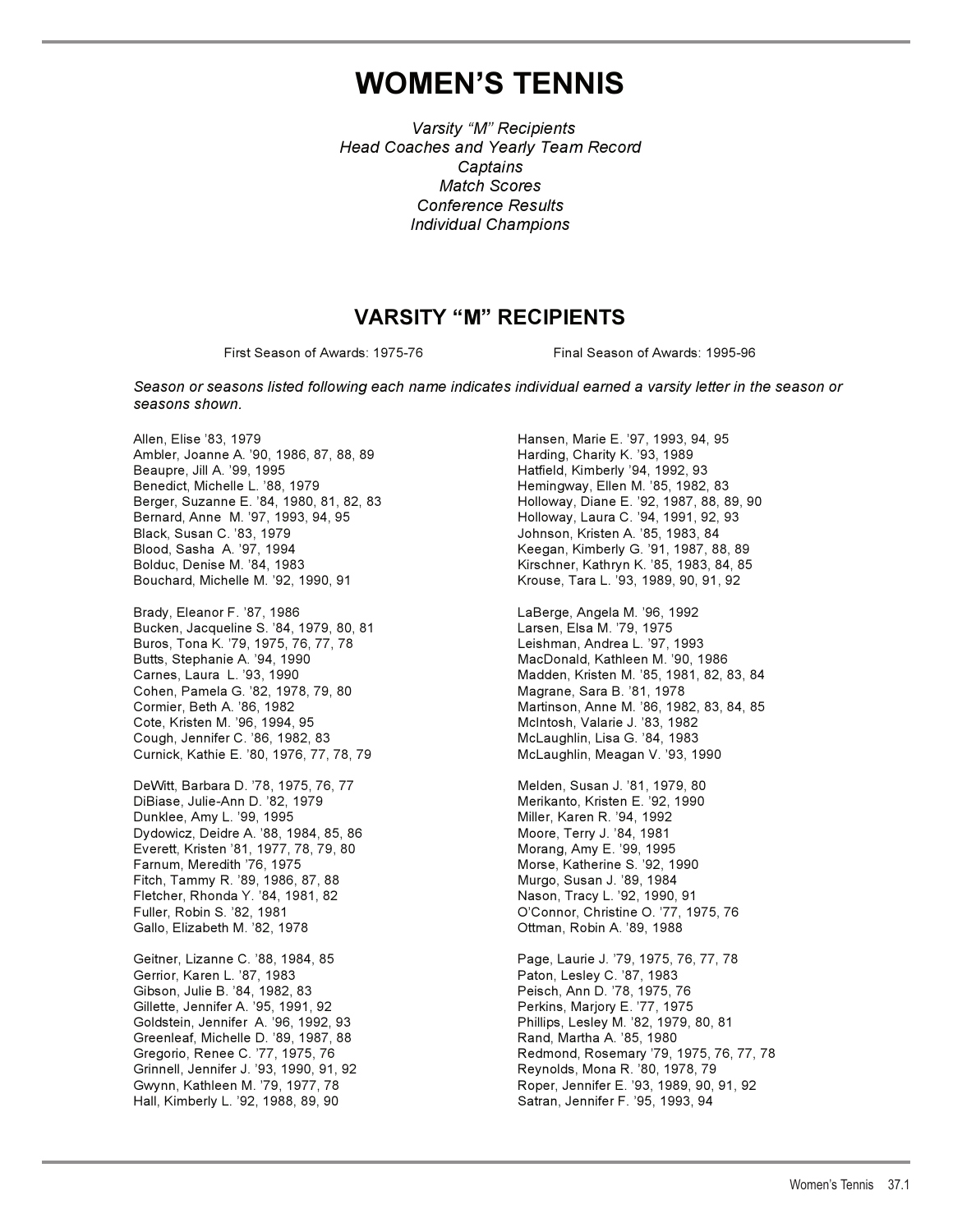Semonion, Wendy L. '92, 1989, 90, 91, 92 Story, Jennifer L. '85, 1981, 82, 83, 84<br>Settelmeyer, Kristen A. '90, 1987 Story, Swift, Kelly L. '92, 1987 Settelmeyer, Kristen A. '90, 1987<br>
Shostak, Lynn A. '78 **(d., 11/5/81)** 1977 Shostak, Lynn A. '78 **(d., 11/5/81)** 1977 Shostak, Lynn A. '78 **(d., 11/5/81)** 1977 Sylvester, Jean S. '83, 1979, 80 Simone, Christine '84, 1980, 81, 82, 83 Terenzio, HeatherJ. '93, 1991<br>Smith, Sarah E. '97, 1992, 93, 94, 95 Thurlow, Deborah A. '81, 1979 Smith, Sarah E. '97, 1992, 93, 94, 95 Sneiderman, Sandra E. '98, 1995 Tilley, Ann L. '87, 1983 Sprague, Cynthia A. '88, 1984, 85, 86, 87 Stanton, Amy S. '82, 1978, 79, 80, 81 Wilson, Leslie B. '88, 1984, 85 Staples, Susan S. '79, 1975, 76, 77 Steen, Susan C. '91, 1988, 89

## **HEAD COACHES AND YEARLY TEAM RECORD**

|         | Coach                 | W              | L              | Pct.  |
|---------|-----------------------|----------------|----------------|-------|
| 1975-76 | Eileen R. Fox         | 5              | 0              | 1.000 |
| 1976-77 | Eileen R. Fox         | 5              | 2              | .714  |
| 1977-78 | Fileen R Fox          | 9              | 1              | .900  |
| 1978-79 | Eileen R. Fox         | 8              | 3              | .727  |
| 1979-80 | Eileen R. Fox         | 7              | $\overline{2}$ | .778  |
| 1980-81 | Eileen R. Fox         | 2              | 3              | .400  |
| 1981-82 | Eileen R. Fox         | $\overline{c}$ | 5              | .286  |
| 1982-83 | Eileen R. Fox         | 1              | 6              | .167  |
| 1983-84 | Eileen R. Fox         | 0              | $\overline{7}$ | .000  |
| 1984-85 | Eileen R. Fox         | 3              | 6              | .333  |
| 1985-86 | Eileen R. Fox         | 0              | $\overline{7}$ | .000  |
| 1986-87 | Eileen R. Fox         | 1              | 9              | .100  |
| 1987-88 | Bruce L. Jensen       | 0              | 9              | .000  |
| 1988-89 | Bruce L. Jensen       | 2              | 6              | .250  |
| 1989-90 | Bruce L. Jensen       | $\Omega$       | 5              | .000  |
| 1990-91 | Bruce L. Jensen       | 1              | 9              | .100  |
| 1991-92 | Bruce L. Jensen       | 2              | 6              | .250  |
| 1992-93 | Bruce L. Jensen       | 4              | 8              | .333  |
| 1993-94 | Philip E. Folger, Jr. | 4              | 6              | .400  |
| 1994-95 | Christopher J. Leeman | 2              | 7              | .222  |
| 1995-96 | Vincent A. Bernabei   | $\mathbf{1}$   | 8              | .111  |
|         |                       | 59             | 115            | .339  |

## **CAPTAINS**

| Ambler, Joanne (1989)            | Kirschner, Kathryn K. (1985)   |
|----------------------------------|--------------------------------|
| Berger, Suzanne E. (1982, 83)    | Krouse, Tara L. (1990, 91, 92) |
| Bernard, Anne M. (1995)          | Martinson, Anne M. (1985)      |
| Buros, Tona K. (1978)            | Phillips, Lesley M. (1985)     |
| DeWitt, Barbara D. (1976, 77)    | Satran, Jennifer F. (1993, 94) |
| Everett, Kristen (1979, 80)      | Semonian, Wendy L. (1992)      |
| Fitch, Tammy R. (1988)           | Simone, Christine (1982, 83)   |
| Grinnell, Jennifer J. (1991, 92) | Sprague, Cynthia A. (1986, 87) |
| Hall, Kimberly L. (1990)         | Staples, Susan S. (1997)       |
| Hansen, Marie E. (1995)          | Story, Jennifer L. (1984)      |
|                                  |                                |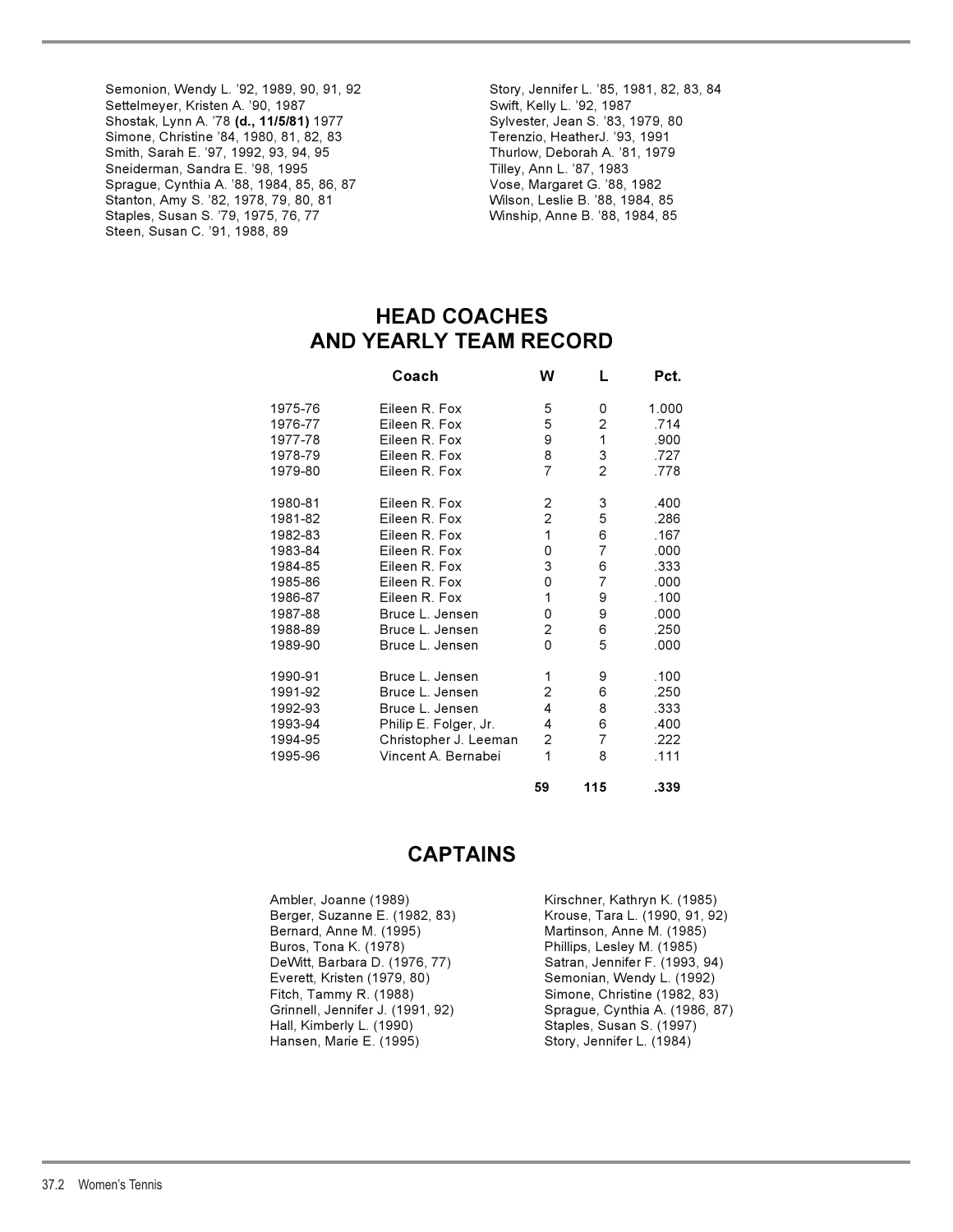# **SEASON BY SEASON MATCH SCORES**

| 1975-76 (5-0)                 |                     | 1981-82 (cont.)            |                | 1987-88 (cont.)                 |
|-------------------------------|---------------------|----------------------------|----------------|---------------------------------|
| 5 Bates                       | 1                   | 4 Bates                    | 3              | 1 Bates                         |
| 5 UMPI                        | 1                   | 3 Colby                    | 4              |                                 |
| 4 Bowdoin                     | $\overline{c}$      | 1 Bowdoin                  | 6              | 1988-89 (2-6)                   |
| 4 Southern Maine              | 0                   |                            |                | 0 Boston U.                     |
| 7 Bates                       | 1                   | 1982-83 (1-6)              |                | 5 Trinity                       |
|                               |                     | 1 Bowdoin                  | $\overline{7}$ | 4 Holy Cross                    |
| 1976-77 (5-2)                 |                     | 0 New Hampshire            | 9              | 5 Fairfield                     |
| 6 Southern Maine              | 0                   | 0 Colby                    | 8              | 0 Bowdoin                       |
| 2 Colby                       | 5                   | 4 Vermont                  | 5              | 0 Colby                         |
| 4 UMPI                        | 1                   | 5 Bates                    | 3              | 0 Cent. Connecticut             |
| 6 Bates                       | 1                   | 0 Colby                    | $\overline{7}$ | 1 Hartford                      |
| 4 Bowdoin                     | 1                   | 2 Bowdoin                  | 5              |                                 |
| 2 Vermont                     | 5                   |                            |                | 1989-90 (0-5)                   |
| 5 UMPI                        | 1                   | 1983-84 (0-7)              |                | 1 Colby                         |
|                               |                     | 1 Bowdoin                  | 8              | 3 New Hampshire                 |
| 1977-78 (9-1)                 |                     | 1 Colby                    | 8              | 0 Bates                         |
| 4 Colby                       | 3                   | 0 New Hampshire            | 9              | 0 Bowdoin                       |
| 5 Southern Maine              | 0                   | 0 Vermont                  | 9              | 0 Vermont                       |
| 3 Plymouth State              | $\overline{c}$      | 3 Bates                    | 6              |                                 |
| 4 Vermont                     | 3                   | 3 Colby                    | 6              | 1990-91 (1-9)                   |
| 4 Colby                       | 3                   | 0 Bowdoin                  | 9              | 2 New Hampshire                 |
| 1 Connecticut                 | 6                   |                            |                | 0 Colby                         |
| 7 UMPI                        | 0                   | 1984-85 (3-6)              |                | 3 UMF                           |
| 6 Bowdoin                     | 1                   | 5 Bates                    | 4              | 0 Bates                         |
| 7 Bates                       | 0                   | 5 Colby                    | 4              | 7 Salem State                   |
| 7 Rhode Island                | 0                   | 0 New Hampshire            | 9              | 4 St. Anselm's                  |
|                               |                     | 0 Cent. Connecticut        | 9              | 3 Plymouth State                |
| 1978-79 (8-3)                 |                     | 2 Bowdoin                  | $\overline{7}$ | 1 UMass/Lowell                  |
| 6 Colby                       | 1                   | 1 Vermont                  | 8              | 3 Bentley                       |
| 3 Southern Maine              | 0                   | 7 Bates                    | $\overline{2}$ | 0 Vermont                       |
| 5 Colby                       | $\overline{2}$      | 4 Colby                    | 5              |                                 |
| 3 Vermont                     | 4                   | 0 Bowdoin                  | 9              | 1991-92 (2-6)                   |
| 7 UMPI                        | 0                   |                            |                | 4 Merrimack                     |
| 3 Rhode Island                | $\overline{4}$      | 1985-86 (0-7)              |                | 0 Bowdoin                       |
| 5 Providence                  | $\overline{c}$      | 2 Bowdoin                  | 7              | 8 Franklin Pierce               |
| 7 Bates                       | 0                   | 2 Colby                    | 7              | 1 Bates                         |
| 9 UMPI                        | 0                   | 3 New Hampshire            | 6              | 0 UMass/Lowell                  |
| 6 Bowdoin                     | 1                   | 2 Bates                    | 7              | 7 Salem State                   |
|                               | 4                   | 0 Cent, Connecticut        | 9              | 0 Vermont                       |
|                               |                     |                            |                |                                 |
| 3 Bowdoin                     |                     |                            |                |                                 |
|                               |                     | 2 Colby<br>1 Vermont       | 6<br>8         | 0 Colby                         |
| 1979-80 (7-2)                 | 5                   |                            |                |                                 |
| 2 Colby                       | 0                   |                            |                | 1992-93 (4-8)                   |
| 5 Southern Maine<br>3 Vermont | 4                   | 1986-87 (1-9)<br>1 Bowdoin |                | 3 Merrimack                     |
| 3 McGill                      |                     |                            | 8<br>5         | 1 New Hampshire                 |
|                               | $\overline{c}$<br>3 | 4 Bentley                  | 3              | 6 St. Joseph's/PA<br>0 Delaware |
| 4 Colby<br>6 UMPI             |                     | 6 Salem State              | 9              | 1 Bates                         |
| 6 Bates                       | 0                   | 0 New Hampshire<br>0 Bates | 9              |                                 |
|                               | $\overline{c}$<br>1 | 0 Vermont                  | 9              | 6 UMass/Lowell                  |
| 6 Bowdoin<br>6 Amherst        | 2                   | 0 Bates                    | 9              | 6 Bentley                       |
|                               |                     | 0 Cent. Connecticut        | 9              | 1 Bowdoin                       |
|                               |                     |                            | 8              | 9 Salem State                   |
| 1980-81 (2-3)                 |                     | 1 Colby<br>1 Bowdoin       | 8              | 1 Colby<br>1 Vermont            |
| 2 Colby                       | 5                   |                            |                |                                 |
| 3 Vermont                     | 4                   |                            |                | 4 Plymouth State                |
| 2 Colby                       | 5                   | 1987-88 (0-9)              |                |                                 |
| 5 Bowdoin<br>5 UMPI           | 2<br>2              | 3 Bowdoin                  | 6              |                                 |
|                               |                     | 1 New Hampshire            | 8<br>9         |                                 |
|                               |                     | 0 Vermont                  | $\overline{7}$ |                                 |
| 1981-82 (2-5)<br>2 Bowdoin    |                     | 2 Bentley                  | 5              |                                 |
|                               | 5<br>4              | 3 Bowdoin                  |                |                                 |
| 3 Colby                       |                     | 1 Cent. Connecticut        | $\overline{7}$ |                                 |
| 4 Bates<br>0 Vermont          | 3<br>7              | 1 Colby<br>0 Bates         | 8<br>9         |                                 |

| $19/5 - 76(5-0)$ |                | 1981-82 (cont.)     |                | 1987-88 (cont.)     |                  |
|------------------|----------------|---------------------|----------------|---------------------|------------------|
| 5 Bates          | 1              | 4 Bates             | 3              | 1 Bates             | 8                |
| 5 UMPI           | 1              | 3 Colby             | 4              |                     |                  |
| 4 Bowdoin        | 2              | 1 Bowdoin           | 6              | 1988-89 (2-6)       |                  |
| 4 Southern Maine | 0              |                     |                | 0 Boston U.         | 9                |
| 7 Bates          | 1              | 1982-83 (1-6)       |                | 5 Trinity           | 3                |
|                  |                | 1 Bowdoin           | $\overline{7}$ | 4 Holy Cross        | 5                |
|                  |                |                     |                |                     |                  |
| 1976-77 (5-2)    |                | 0 New Hampshire     | 9              | 5 Fairfield         | 4                |
| 6 Southern Maine | 0              | 0 Colby             | 8              | 0 Bowdoin           | 9                |
| 2 Colby          | 5              | 4 Vermont           | 5              | 0 Colby             | 9                |
| 4 UMPI           | 1              | 5 Bates             | 3              | 0 Cent. Connecticut | 9                |
| 6 Bates          | 1              | 0 Colby             | $\overline{7}$ | 1 Hartford          | 8                |
| 4 Bowdoin        | 1              | 2 Bowdoin           | 5              |                     |                  |
| 2 Vermont        | 5              |                     |                | 1989-90 (0-5)       |                  |
| 5 UMPI           | 1              | 1983-84 (0-7)       |                | 1 Colby             | 8                |
|                  |                | 1 Bowdoin           | 8              | 3 New Hampshire     | 6                |
| 1977-78 (9-1)    |                | 1 Colby             | 8              | 0 Bates             | 9                |
| 4 Colby          | 3              | 0 New Hampshire     | 9              | 0 Bowdoin           | $\boldsymbol{9}$ |
|                  |                |                     |                |                     |                  |
| 5 Southern Maine | 0              | 0 Vermont           | 9              | 0 Vermont           | 9                |
| 3 Plymouth State | 2              | 3 Bates             | 6              |                     |                  |
| 4 Vermont        | 3              | 3 Colby             | 6              | 1990-91 (1-9)       |                  |
| 4 Colby          | 3              | 0 Bowdoin           | 9              | 2 New Hampshire     | $\overline{7}$   |
| 1 Connecticut    | 6              |                     |                | 0 Colby             | $\mathsf g$      |
| 7 UMPI           | 0              | 1984-85 (3-6)       |                | 3 UMF               | 6                |
| 6 Bowdoin        | 1              | 5 Bates             | 4              | 0 Bates             | $\boldsymbol{9}$ |
| 7 Bates          | 0              | 5 Colby             | 4              | 7 Salem State       | $\mathbf 2$      |
| 7 Rhode Island   | 0              | 0 New Hampshire     | 9              | 4 St. Anselm's      | 5                |
|                  |                | 0 Cent. Connecticut | 9              | 3 Plymouth State    | 6                |
|                  |                |                     |                |                     |                  |
| 1978-79 (8-3)    |                | 2 Bowdoin           | 7              | 1 UMass/Lowell      | 8                |
| 6 Colby          | 1              | 1 Vermont           | 8              | 3 Bentley           | 6                |
| 3 Southern Maine | 0              | 7 Bates             | 2              | 0 Vermont           | 9                |
| 5 Colby          | 2              | 4 Colby             | 5              |                     |                  |
| 3 Vermont        | 4              | 0 Bowdoin           | 9              | 1991-92 (2-6)       |                  |
| 7 UMPI           | 0              |                     |                | 4 Merrimack         | 5                |
| 3 Rhode Island   | 4              | 1985-86 (0-7)       |                | 0 Bowdoin           | 9                |
| 5 Providence     | 2              | 2 Bowdoin           | $\overline{7}$ | 8 Franklin Pierce   | 1                |
| 7 Bates          | 0              | 2 Colby             | $\overline{7}$ | 1 Bates             | $\bf 8$          |
| 9 UMPI           | 0              | 3 New Hampshire     | 6              | 0 UMass/Lowell      | 9                |
|                  |                |                     |                |                     |                  |
| 6 Bowdoin        | 1              | 2 Bates             | 7              | 7 Salem State       | $\mathbf 2$      |
| 3 Bowdoin        | 4              | 0 Cent, Connecticut | 9              | 0 Vermont           | 9                |
|                  |                | 2 Colby             | 6              | 0 Colby             | 9                |
| 1979-80 (7-2)    |                | 1 Vermont           | 8              |                     |                  |
| 2 Colby          | 5              |                     |                | 1992-93 (4-8)       |                  |
| 5 Southern Maine | 0              | 1986-87 (1-9)       |                | 3 Merrimack         | 6                |
| 3 Vermont        | 4              | 1 Bowdoin           | 8              | 1 New Hampshire     | 8                |
| 3 McGill         | $\overline{2}$ | 4 Bentley           | 5              | 6 St. Joseph's/PA   | 3                |
| 4 Colby          | 3              | 6 Salem State       | 3              | 0 Delaware          | 9                |
| 6 UMPI           | 0              | 0 New Hampshire     | 9              | 1 Bates             | 8                |
| 6 Bates          | 2              | 0 Bates             | 9              | 6 UMass/Lowell      | 3                |
|                  |                | 0 Vermont           |                |                     | 3                |
| 6 Bowdoin        | 1              |                     | 9              | 6 Bentley           |                  |
| 6 Amherst        | 2              | 0 Bates             | 9              | 1 Bowdoin           | 8                |
|                  |                | 0 Cent. Connecticut | 9              | 9 Salem State       | 0                |
| 1980-81 (2-3)    |                | 1 Colby             | 8              | 1 Colby             | 5                |
| 2 Colby          | 5              | 1 Bowdoin           | 8              | 1 Vermont           | 8                |
| 3 Vermont        | 4              |                     |                | 4 Plymouth State    | 5                |
| 2 Colby          | 5              | 1987-88 (0-9)       |                |                     |                  |
| 5 Bowdoin        | $\overline{c}$ | 3 Bowdoin           | 6              |                     |                  |
| 5 UMPI           | 2              | 1 New Hampshire     | 8              |                     |                  |
|                  |                | 0 Vermont           | 9              |                     |                  |
|                  |                |                     | $\overline{7}$ |                     |                  |
| 1981-82 (2-5)    |                | 2 Bentley           |                |                     |                  |
| 2 Bowdoin        | 5              | 3 Bowdoin           | 5              |                     |                  |
| 3 Colby          | 4              | 1 Cent. Connecticut | 7              |                     |                  |
| 4 Bates          | 3              | 1 Colby             | 8              |                     |                  |
| 0 Vermont        | $\overline{7}$ | 0 Bates             | 9              |                     |                  |

| 1981-82 (cont.)            |                | 1987-88 (cont.)                |                         |  |  |  |
|----------------------------|----------------|--------------------------------|-------------------------|--|--|--|
| 4 Bates                    | 3              | 1 Bates                        | 8                       |  |  |  |
| 3 Colby                    | 4              |                                |                         |  |  |  |
| 1 Bowdoin                  | 6              | 1988-89 (2-6)                  |                         |  |  |  |
|                            |                | 0 Boston U.                    | 9                       |  |  |  |
| 1982-83 (1-6)              |                | 5 Trinity                      | 3                       |  |  |  |
| 1 Bowdoin                  | 7              | 4 Holy Cross                   | 5                       |  |  |  |
| 0 New Hampshire            | 9              | 5 Fairfield                    | 4                       |  |  |  |
| 0 Colby                    | 8              | 0 Bowdoin                      | 9                       |  |  |  |
| 4 Vermont                  | 5              | 0 Colby                        | 9                       |  |  |  |
| 5 Bates                    | 3              | 0 Cent. Connecticut            | 9                       |  |  |  |
| 0 Colby                    | $\overline{7}$ | 1 Hartford                     | 8                       |  |  |  |
| 2 Bowdoin                  | 5              |                                |                         |  |  |  |
| 1983-84 (0-7)              |                | 1989-90 (0-5)<br>1 Colby       | 8                       |  |  |  |
| 1 Bowdoin                  | 8              | 3 New Hampshire                | 6                       |  |  |  |
| 1 Colby                    | 8              | 0 Bates                        | 9                       |  |  |  |
| 0 New Hampshire            | 9              | 0 Bowdoin                      | 9                       |  |  |  |
| 0 Vermont                  | 9              | 0 Vermont                      | 9                       |  |  |  |
| 3 Bates                    | 6              |                                |                         |  |  |  |
| 3 Colby                    | 6              | 1990-91 (1-9)                  |                         |  |  |  |
| 0 Bowdoin                  | 9              | 2 New Hampshire                | 7                       |  |  |  |
|                            |                | 0 Colby                        | 9                       |  |  |  |
| 1984-85 (3-6)              |                | 3 UMF                          | 6                       |  |  |  |
| 5 Bates                    | 4              | 0 Bates                        | 9                       |  |  |  |
| 5 Colby                    | 4              | 7 Salem State                  | $\overline{\mathbf{c}}$ |  |  |  |
| 0 New Hampshire            | 9              | 4 St. Anselm's                 | 5                       |  |  |  |
| 0 Cent. Connecticut        | 9              | 3 Plymouth State               | 6                       |  |  |  |
| 2 Bowdoin                  | $\overline{7}$ | 1 UMass/Lowell                 | 8                       |  |  |  |
| 1 Vermont                  | 8              | 3 Bentley                      | 6                       |  |  |  |
| 7 Bates                    | $\overline{2}$ | 0 Vermont                      | 9                       |  |  |  |
| 4 Colby                    | 5              |                                |                         |  |  |  |
| 0 Bowdoin                  | 9              | 1991-92 (2-6)                  |                         |  |  |  |
|                            |                | 4 Merrimack                    | 5                       |  |  |  |
| 1985-86 (0-7)              | 7              | 0 Bowdoin<br>8 Franklin Pierce | 9<br>1                  |  |  |  |
| 2 Bowdoin                  | $\overline{7}$ | 1 Bates                        | 8                       |  |  |  |
| 2 Colby<br>3 New Hampshire | 6              | 0 UMass/Lowell                 | 9                       |  |  |  |
| 2 Bates                    | 7              | 7 Salem State                  | $\overline{\mathbf{c}}$ |  |  |  |
| 0 Cent, Connecticut        | 9              | 0 Vermont                      | 9                       |  |  |  |
| 2 Colby                    | 6              | 0 Colby                        | 9                       |  |  |  |
| 1 Vermont                  | 8              |                                |                         |  |  |  |
|                            |                | 1992-93 (4-8)                  |                         |  |  |  |
| 1986-87 (1-9)              |                | 3 Merrimack                    | 6                       |  |  |  |
| 1 Bowdoin                  | 8              | 1 New Hampshire                | 8                       |  |  |  |
| 4 Bentley                  | 5              | 6 St. Joseph's/PA              | 3                       |  |  |  |
| 6 Salem State              | 3              | 0 Delaware                     | 9                       |  |  |  |
| 0 New Hampshire            | 9              | 1 Bates                        | 8                       |  |  |  |
| 0 Bates                    | 9              | 6 UMass/Lowell                 | 3                       |  |  |  |
| 0 Vermont                  | 9              | 6 Bentley                      | 3                       |  |  |  |
| 0 Bates                    | 9              | 1 Bowdoin                      | 8                       |  |  |  |
| 0 Cent. Connecticut        | 9              | 9 Salem State                  | 0                       |  |  |  |
| 1 Colby                    | 8              | 1 Colby                        | 5                       |  |  |  |
| 1 Bowdoin                  | 8              | 1 Vermont                      | 8                       |  |  |  |
| 1987-88 (0-9)              |                | 4 Plymouth State               | 5                       |  |  |  |
|                            |                |                                |                         |  |  |  |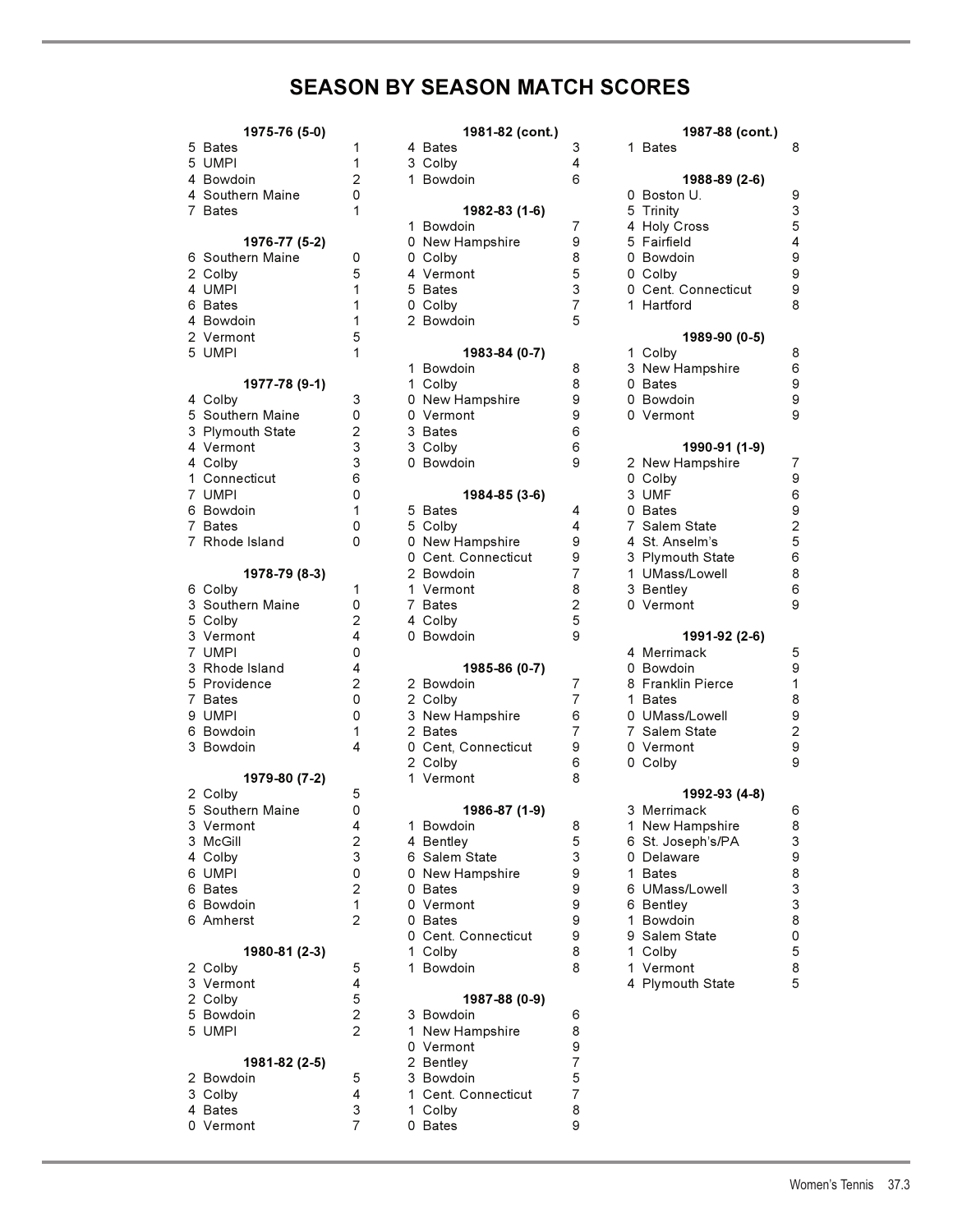| 1993-94 (4-6) |                |   | 1994-95 (2-7)   | 1995-96 (1-8) |                 |   |
|---------------|----------------|---|-----------------|---------------|-----------------|---|
|               | 8 Merrimack    |   | 6 Merrimack     |               | 1 Bates         |   |
|               | 4 Rhode Island | 5 | <b>Bates</b>    | 8             | 4 Merrimack     |   |
|               | 4 Bates        | 5 | 7 UMass/Lowell  |               | 0 Bowdoin       |   |
|               | 7 UMass/Lowell | 2 | 1 Bowdoin       | 8             | 4 Rhode Island  |   |
|               | 7 Bentley      | 2 | 0 Massachusetts | 9             | 4 Bentley       |   |
|               | 0 Bowdoin      | 9 | 2 New Hampshire |               | 0 New Hampshire | 9 |
|               | 1 Holy Cross   | 8 | 3 Rhode Island  | 6             | 2 UMass/Lowell  |   |
|               | 3 Colby        | 6 | 0 Colby         | 9             | 0 Colby         |   |
|               | 3 Vermont      | 6 | 0 Vermont       | 9             | 0 Vermont       |   |

5 New Hampshire 4

## **AMERICA EAST**

*Creation of the North Atlantic Conference in 1989, later re-named America East, provided a new postseason tournament opportunity for Maine's women's tennis team. Charter members were Boston U. and the Universities of Hartford, Maine, New Hampshire and Vermont. The U. of Delaware and Drexel U. became members in 1991, Hofstra U. in 1994, and Towson U. in 1995.*

*Results of the annual tournament during seasons in which Maine was a member are listed below. The conference champion was determined on the basis of dual matches in 1989 and 1990 and points earned at a conference tournament in succeeding seasons.*

#### **\*Conference Champion**

|               | 1989     | 1990     | 1991  | 1992  | 1993  | 1994  | 1995  |
|---------------|----------|----------|-------|-------|-------|-------|-------|
| Boston U.     | $2 - 0*$ | $2 - 0*$ | $34*$ | $34*$ | ----  | $54*$ | $59*$ |
| Delaware      |          |          | 10    | 10    | 28    | 38    | 46    |
| Drexel        |          | ----     | 11    | 17    | 26    | 21    | 31    |
| Hartford      | $1 - 1$  | $1 - 1$  | 17    | ----  | 24    | 21    | 17    |
| Hofstra       |          |          |       |       | ----  | 22    | 26    |
| <b>MAINE</b>  | $0 - 2$  | $0 - 2$  | 3     |       |       | 9     | 8     |
| New Hampshire | $1 - 2$  | $0 - 1$  | 0     | 9     | 12    | 21    | 20    |
| Towson        |          |          |       |       |       |       | 23    |
| Vermont       | $2-1$    | $2-1$    | 13    | 18    | $34*$ | 34    | 33    |



**MAINE'S FIRST WOMEN'S TENNIS TEAM — 1975 SEASON**

**Left to Right: Tona Buros, Renee Gregorio, Laurie Page, Meredith Farnum, Ann Peisch, Elsa Larsen, Rosemary Redmont, Marjory Perkins, Barbara DeWitt, and Coach Eileen Fox. Absent: Joanna Thorpe.**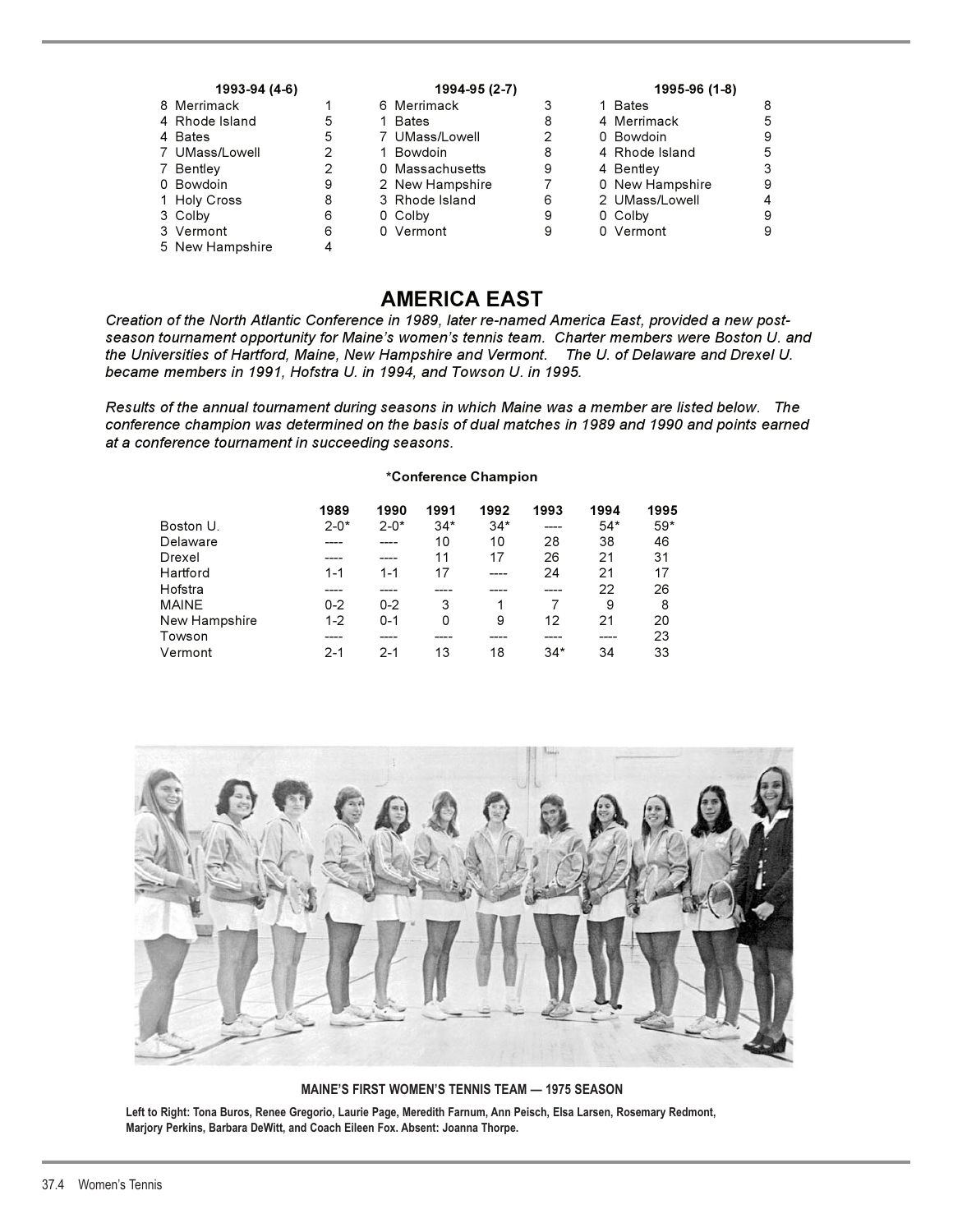## **MAINE ASSOCIATION OF INTERCOLLEGIATE ATHLETICS FOR WOMEN**

*Maine competed annually in the MAIAW championship tournament each season between 1975 and 1986. Other teams participating were Bates, Bowdoin, and Colby Colleges, the U. of Southern Maine and the U. of Maine at Presque Isle. Best team and individual performances by Maine players are listed below.*

1978 1979 1982

**Championships**<br>1976 **1976 1980** 1976 1977 1980

## **INDIVIDUAL CHAMPIONS FROM MAINE**

Susan Staples (1976, 77)

**Singles** 

Susan Black, Jacqueline Bucken (1979) Jacqueline Bucken, Amy Stanton (1980) Kristen Madden, Margaret Vose (1982)

**Doubles** 



#### **1978 WOMEN'S TENNIS TEAM**

**Front Row, left to right: Amy Stanton, Sara Magrane, Elizabeth Gallo, and Mona Reynolds. Back Row, left to right: Rosemary Redmond, Pamela Cohen, Kathie Curnick, Laurie Page, Kathleen Gwynn, Kristen Everett, Tona Buros, and Coach Eileen Fox.**